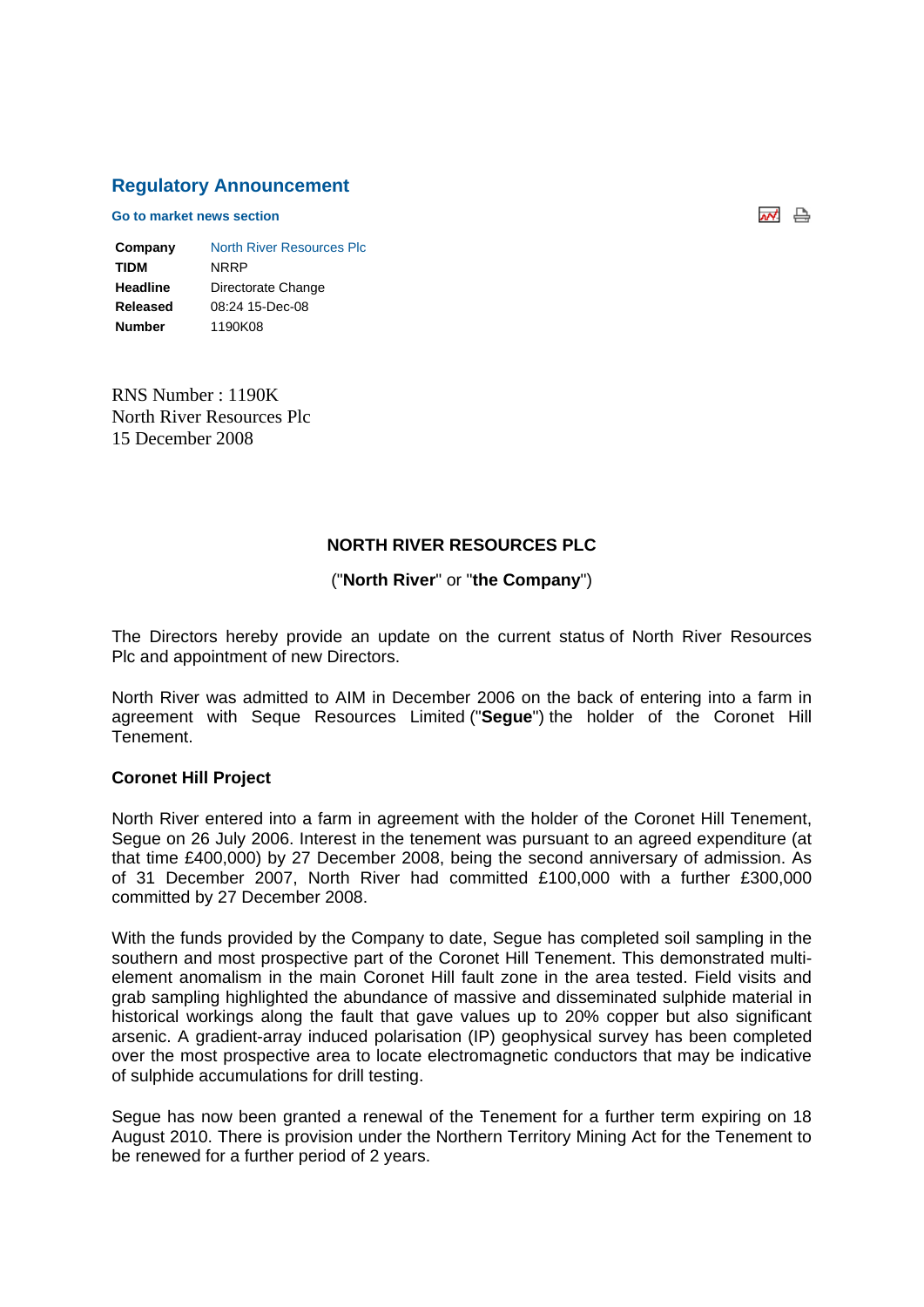## **Amendment to Coronet Hill Tenement Farm-in Agreement**

Pursuant to an Amended Farm-in Agreement, the Company and Segue have amended the Farm-in Agreement to provide that:

- the period in which the Company may earn a 20% interest in the Coronet Hill Tenement by expending £400,000 or such other amount as agreed between the parties ("Initial Expenditure") shall be extended from 27 December 2008 to 18 August 2010; and
- the period in which the Company may earn a further 31% interest in the Coronet Hill Tenement by expending £2,000,000 less the Initial Expenditure shall be extended from 27 December 2010 to 18 August 2012.

A budget for the period to 18 August 2009 is being investigated, with the field season on the project beginning in March 2009, subject to favourable conditions.

It must be noted that North River can withdraw from the farm in contract at any time by giving notice in writing to Segue of its intention to withdraw and upon withdrawal the Farmin Agreement shall terminate.

## **Appointment of New Directors and Chief Operating Officer**

In order to accelerate the identification of new projects and/or acquisitions, the Company has sought to restructure the Board, adding personnel who have track records in sourcing resource projects. As such, Glenn Whiddon and Martin French have joined the Board as Non-Executive Directors with Robert Downey stepping down.

In addition, Luke Bryan has been appointed as chief operating officer. Luke will be based out of London to assist the Directors sourcing new projects.

Details of these individuals are set out below:

## **Glenn Whiddon - Non-Executive Director**

Glenn Whiddon was Chief Executive of Grove Energy Ltd which he built up from September 1996 until January 2007 and which he sold to Stratic Energy Corp for C\$123m. Glenn also has an extensive background in banking and corporate advisory services having worked for the Bank of New York in Sydney, Melbourne, Geneva and Moscow. In Moscow, he established a boutique merchant bank providing corporate advice and undertaking direct investments. Now a resident of Monaco, Glenn holds a number of board positions for resource companies and has regular dealings with investors in Europe, Canada and Australia. Current directorships include Statesman Resources Limited, Seque Resources Limited, Oklo Uranium Limited and UMC Energy plc.

## **Martin French - Non-Executive Director**

Martin French started his career at Merrill Lynch and has 25 years experience in international capital markets with extensive experience in Asia, and the junior resource sector. He was a senior staff writer at Euromoney magazine in London and the launch editor of Asiamoney in Hong Kong. In 1991 he joined and later became a partner of Credit Lyonnais Securities Asia (CLSA) for eight years, running their operations in Thailand, Malaysia/Singapore and Latin America in this period and ultimately selling his interest in the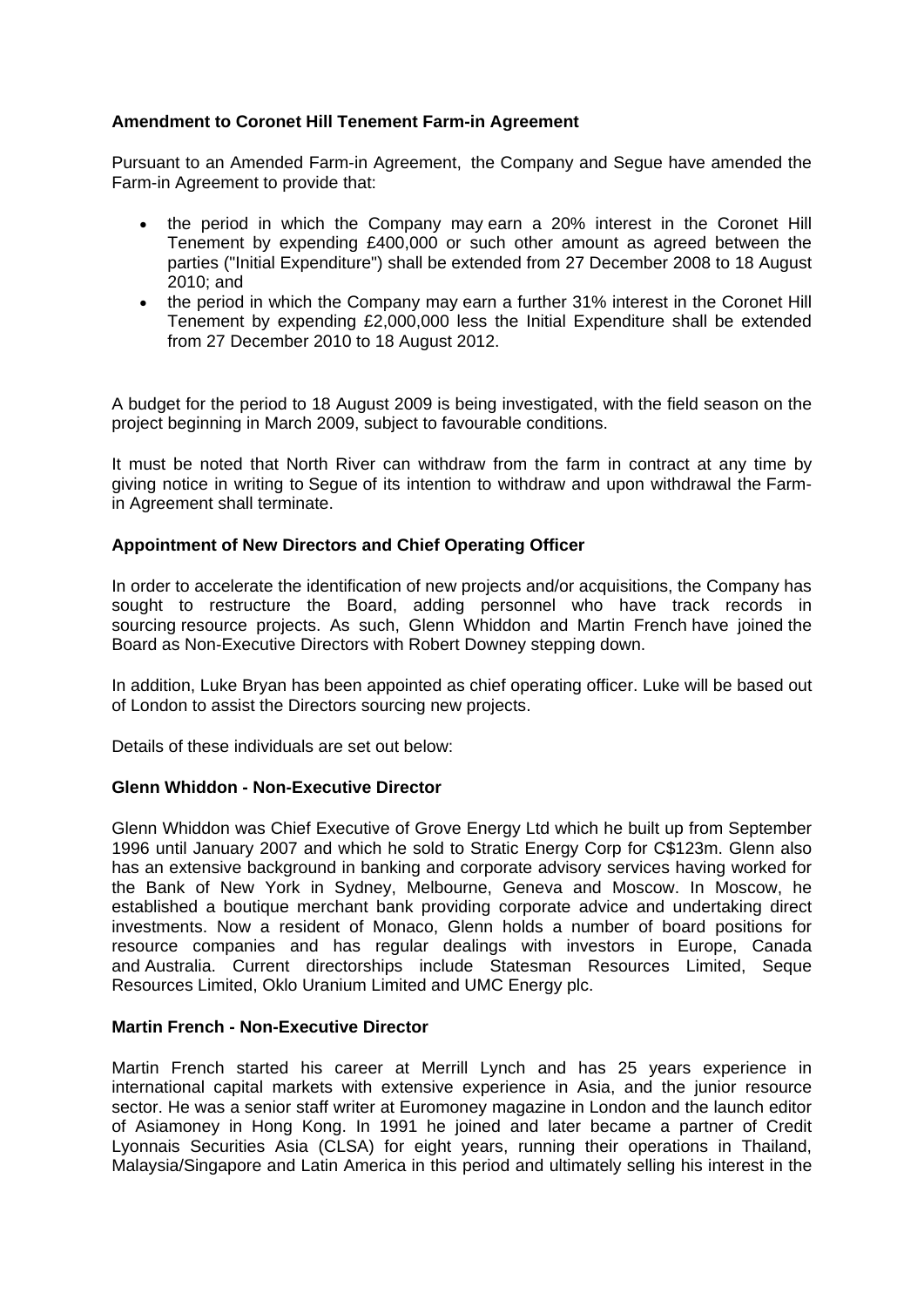business to Credit Lyonnais. For the past five years he has specialised in investment and promotion of junior resource companies globally in the name MSF Capital Management.

## **Luke Bryan - Chief Operating Officer**

Luke Bryan has a broad range of international experience in the mining industry. A mining engineer with 20 years construction and mining knowledge he has focused on project design and delivery with extensive project and commercial experience. Recently Mr Bryan has worked as a consultant providing technical and financial analysis and developing bankable feasibility studies for resource projects.

In addition, David Steinepreis has been appointed Executive Chairman.

#### **Potential acquisitions and other opportunities**

Coronet Hill Tenement commitments aside, the Directors continue to investigate the sourcing of new projects or acquisitions in the resources area. The Board is flexible regarding its acquisition and investment strategy and has not outlined size, geographic or class of commodity restrictions with regard to acquisition criteria. With the fresh impetus of new Board members, North River has the ability to assess suitable opportunities that present themselves.

#### **Loan Facility**

To supplement the Company's funding, the Company entered into loan facility agreements with Lagral Capital ("Lagral"), a company associated with newly appointed director Glenn Whiddon, and Ascent Capital Holdings Pty Ltd ("Ascent Capital"), a company associated with Chairman David Steinepreis, whereby these companies (the "Lenders') will make available a Stg£300,000 convertible loan facility to the Company (the "Loan Facility"). The Loan Facility has been entered into to provide North River with additional working capital.

Each director's interest in the Loan Facility, through their respective associated companies, are as follows:

Glenn Whiddon (through Lagral) Sta£150,000 David Steinepreis (through Ascent Capital) Stg£150,000

The key terms of the Loan Facility are as follows:

- The loan facility is repayable on the earlier of the first anniversary of the Loan Facility or the date upon which the Company undertakes a separate fundraising ("Capital Raising").
- The loan facility has an interest rate of 8% per annum payable monthly in arrears.
- In the event of a Capital Raising, the Lenders may elect to convert all or part of the Stg£300,000 into shares in Company. The issue price per share shall be the same as the offer price in the Capital Raising.

The Lenders have indicated that it is their intention to participate in any Capital Raising.

The Loan Facility is being entered into with associated companies of a director and proposed director of the Company and, owing to the amount involved, is classified as a related party transaction under the AIM rules. The independent directors of the Company, being Patrick Burke and Robert Downey, having consulted with their nominated adviser, Blue Oar Securities Plc, consider the terms of the Loan Facility to be fair and reasonable insofar as its shareholders are concerned.

For further information contact: